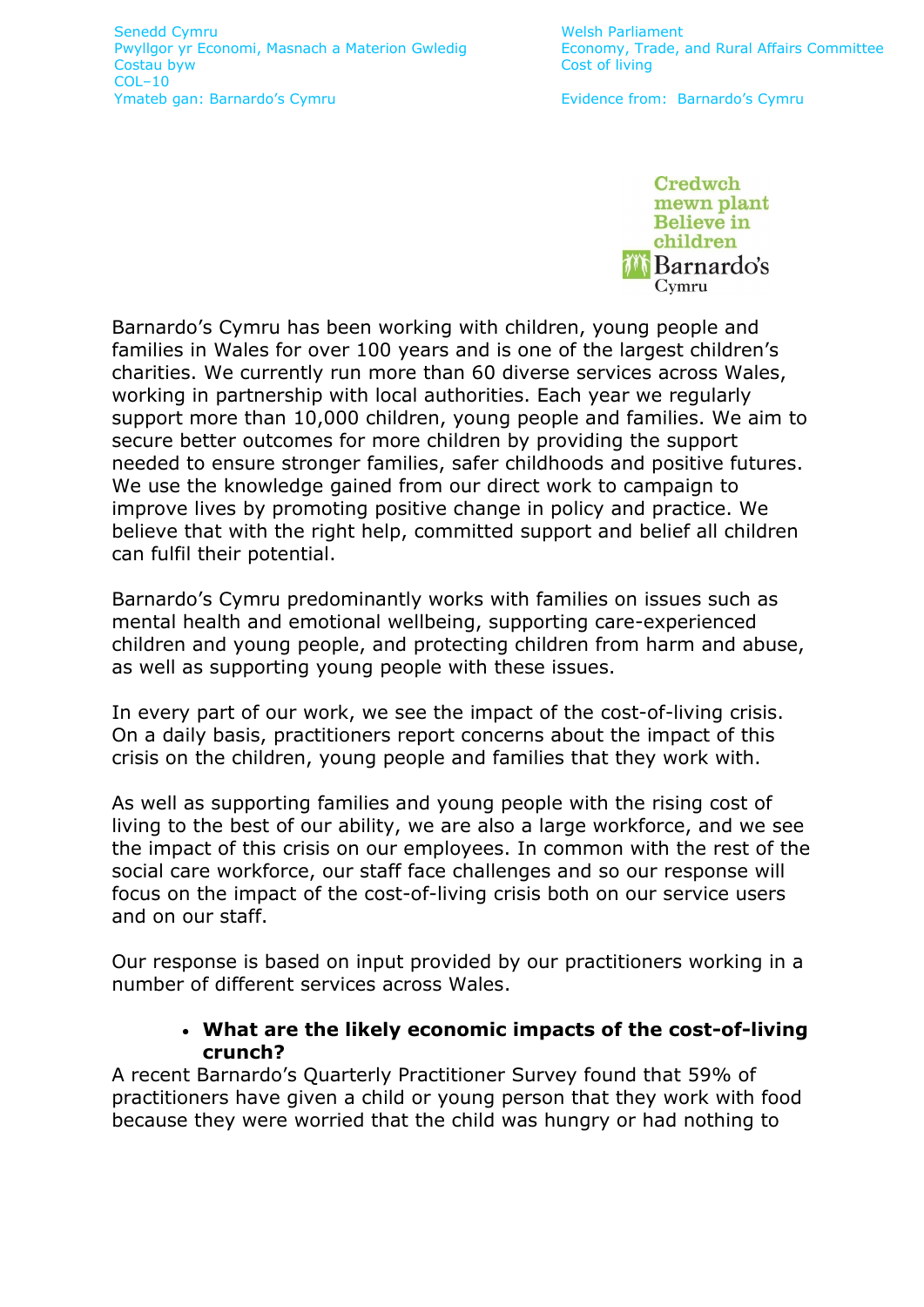eat. 43% have given a service user clothes because they thought that the young person was cold or did not have suitable clothing to wear.<sup>1</sup>

In addition to the data we collect, our children's services staff have offered a number of insights into the impact of the cost-of-living crisis on the children, young people and families that they support.

Headroom<sup>2</sup>, Barnardo's First Episode Psychosis Support service works in partnership with Cardiff and Vale University Health Board to support young people experiencing psychosis for the first time or those at risk of developing psychosis. Support includes befriending, mentoring and building confidence. However, we see through this service examples of vulnerable young people further isolated due to cost-of-living pressures. For example, we encourage young people to take part in groups and activities that help integrate them further into society – however, many young people currently tell us that they are unable to pursue social activities that cost even small amounts of money, (swimming, joining local groups, shopping etc) a problem which has been exacerbated by the rising cost of living in recent months and therefore their lives become smaller, and so does their contribution to the economy. We know that this is happening across the board and will have significant consequences on people's lives at a critical moment, but also on those businesses that are relying on people playing a bigger part in the economy after the pandemic, not a smaller one.

Through this service and others, we have seen Barnardo's staff trying to find resources through their own means, because the young people they support cannot even afford to shop for essentials at charity shops. Barnardo's staff unofficially organise clothing drives amongst themselves to support service users. Barnardo's staff state that they have also seen an increase in service users relying on Barnardo's to provide vouchers for essential items such as bedding and underwear, as well as access to food banks.

To respond to this, Barnardo's staff have started to store food in some of our services in case service users arrive in immediate need of food.

We also see young people with concerns about how the cost-of-living crisis will impact upon their life chances, and their ability to pursue further education, or find opportunities for jobs and training.

Young carers in Newport<sup>3</sup> told us that their only financial support is Education Maintenance Allowance (EMA) paid through their higher

<sup>2</sup> https://www.barnardos.org.uk/what-we-do/services/headroom-first-episode-psychosis-service-feps

<sup>&</sup>lt;sup>1</sup> Barnardo's Quarterly Practitioner Survey is a quarterly survey of staff working in Barnardo's Children's Services across the UK

<sup>3</sup> https://www.barnardos.org.uk/what-we-do/services/newport-young-carers-service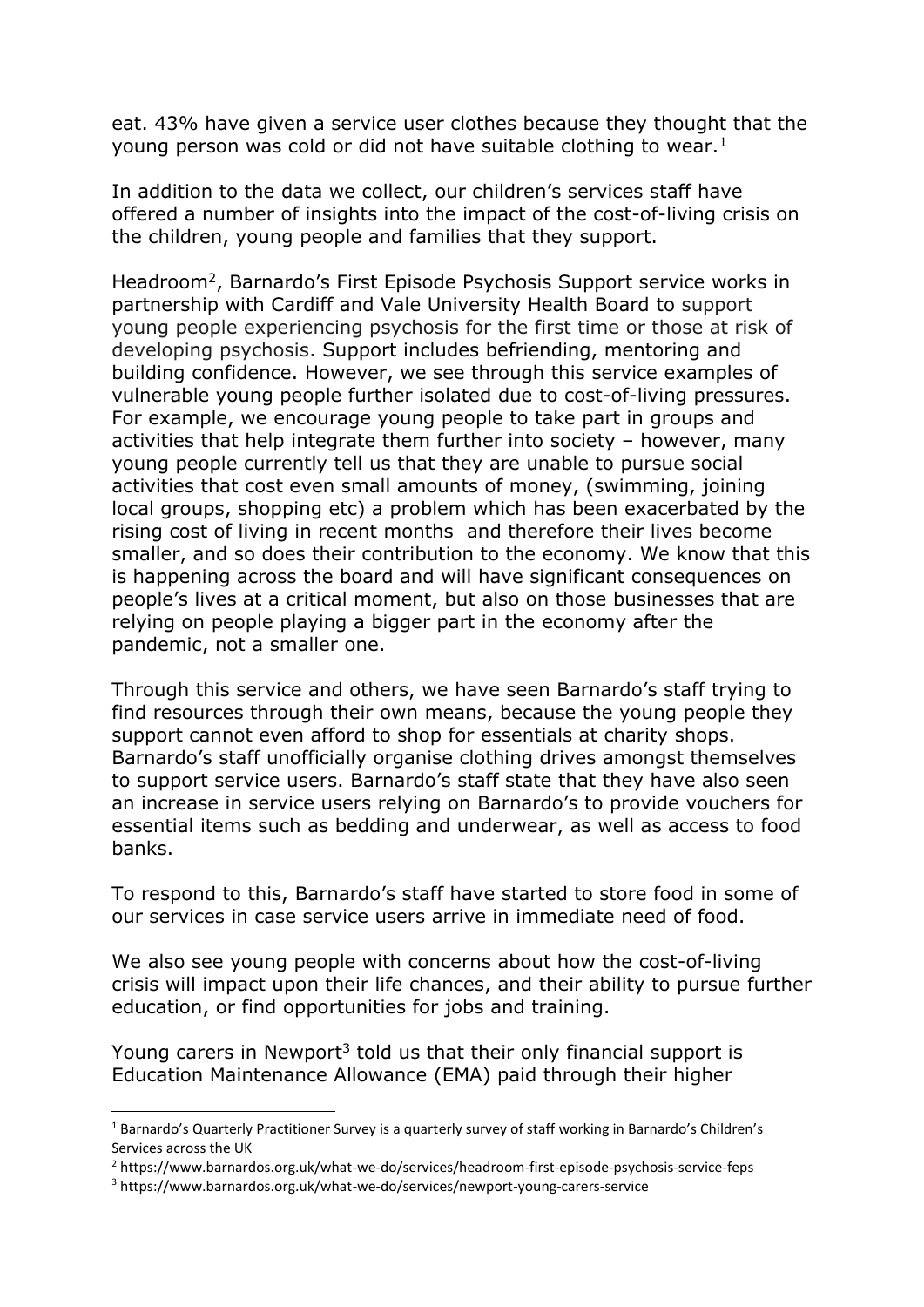education provider and dependent on attendance. Students told us that they are regularly penalised due to missing school or college due to their caring responsibilities, and therefore missing out on the only financial support that they receive. At this time more than any other, those payments are increasingly vital for young carers.

Young carers also told us that although there is financial assistance available for university students, there is no equivalency in student loans for college. With the cost of living rising so sharply, young carers told us that they feel their life chances are limited because the cost of staying in college is prohibitive when they have such a significant role in caring for a loved one, and without further education, higher education remains out of reach.

Young carers told us that they are afraid that the pressures they feel due to the current cost of living crisis will follow them for the rest of their lives because of the opportunities that they may miss out on at this time.

Barnardo's Cymru runs a children's day nursery in Blaenau Ffestiniog, Caban Bach<sup>4</sup>. In this setting, nursery staff report that there are rising numbers of working families with childcare debts in the nursery, and that they struggle to feel able to ask for payment of these debts because they know that parents will only be able to pay for childcare at the expense of another essential outgoing, despite being in work.

Families tell nursery staff that their children rarely go out anymore because keeping them at home is cheaper. Nursery staff have noticed that whereas previously children came to nursery with full lunchboxes with plenty of food to last the day, lunchboxes are now much smaller and have just enough food for the day. Families are making huge compromises to try to maintain the bare essentials of their day-to-day lives.

A number of our services, such as Achieving Change Together in Blaenau Gwent<sup>5</sup>, support families with a disabled child, and these are families facing a particularly acute set of challenges. Increased fuel prices are having an impact. Disabled children and young people are often in specialised education provisions, leisure groups and respite provisions which means that parents/carers transport in adapted vehicles – this extends the miles travelled to access similar resources to their nondisabled peers. Above average medical appointments also contribute to the increased use of fuel.

Disabled children and young people often spend more time at home due to illness or challenging behaviour. This increases the use of heating, the

<sup>4</sup> https://www.barnardos.org.uk/what-we-do/services/caban-bach-child-care-service

<sup>5</sup> https://www.barnardos.org.uk/what-we-do/services/blaenau-gwent-achieving-change-together-service-act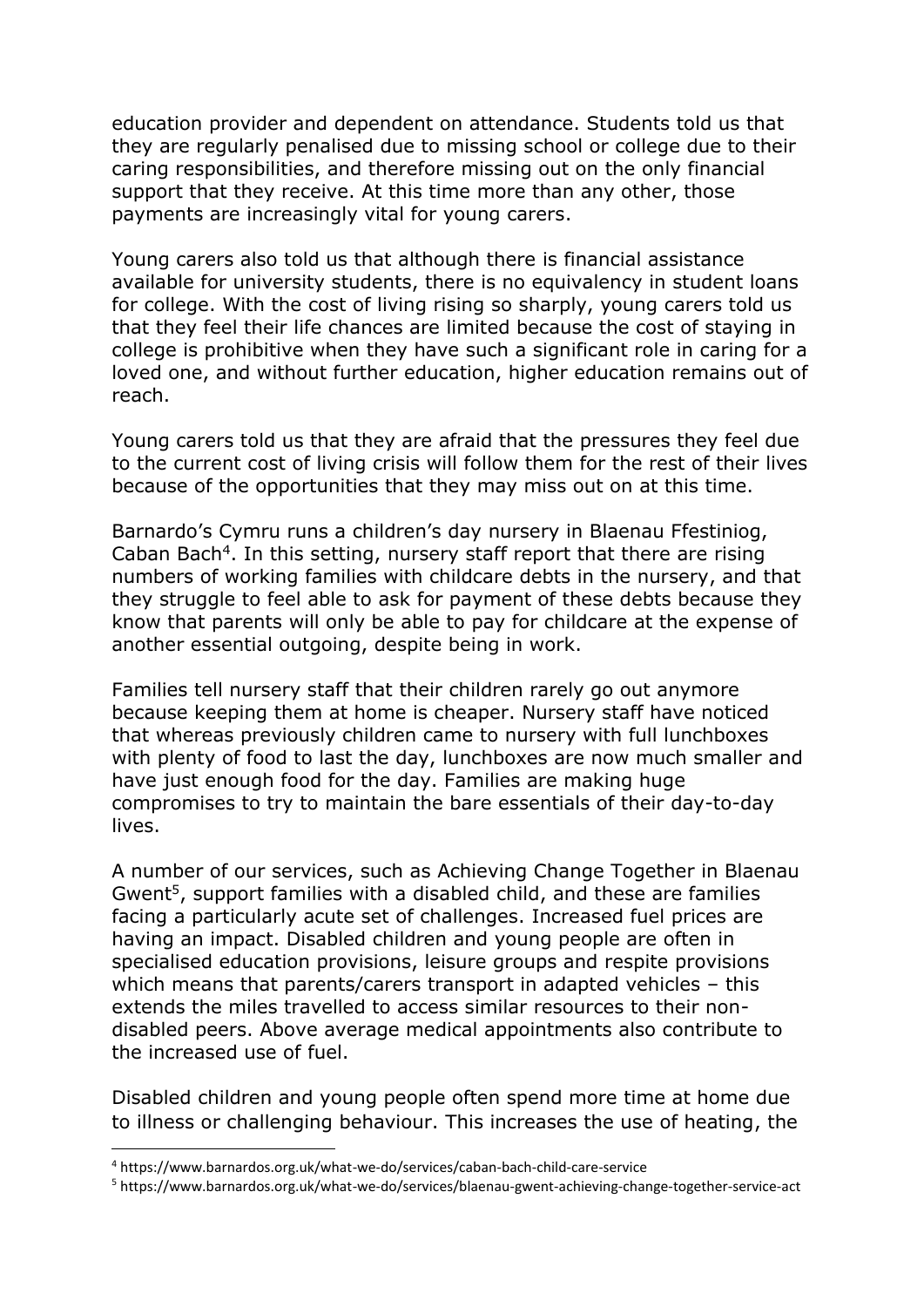cooker etc. Medical equipment such as hoists, pump feeds etc also increase the use of energy. Many families have increased washing due to medical needs / disabilities – again increasing the use of energy.

Many disabled children and young people, particularly those with autism, have rigid diets, making it difficult for parents/carers to substitute for cheaper options.

Through this and many other services, we have seen an increase in our referrals to Citizens Advice Cymru for support with debt and benefits advice.

# • **How are cost of living pressures affecting the workforce, and how are different groups within the workforce being affected?**

Barnardo's Cymru is a large employer and employs social care professionals across a wide range of roles across the country. Like much of the social care sector, there are endemic issues facing our dedicated workforce. The Bevan Foundation has previously highlighted some of the concerns around pay across the social care sector.<sup>6</sup>

Firstly, social care pay is lower than we would like it to be. What we pay our staff is dictated by our commissioning arrangements with a local authority or the percentage of management overhead we can recover from Welsh Government programmes such as Families First. Whilst we understand that budgets are stretched everywhere, it is unavoidable to conclude that since the beginning of the pandemic our staff have been increasingly been asked to do more with less. We believe that there is a need for an uplift on all voluntary sector contracts, to help nurture and protect our social care workforce, not just enable us to maintain delivery. All Barnardo's contracts in Cymru have had no uplift per year for their lifespan, some being in place for between 5 and 7 years. If local authorities are giving increments and SAPA payments per year to their staff, this is not being transferred to voluntary sector providers through an uplift in our budget envelopes for delivery. We hope that this is a conversation that Welsh Government will take forward with the voluntary/community sector, so that we can ensure that the social care workforce – which has remained dedicated throughout the last two years – can continue to deliver for families without their own looming cost of living concerns hanging over them.

Staff also tell us that they are struggling with what they witness through the rising cost of living. Many families that Barnardo's Cymru supports are living on the verge of or are in poverty. Our practitioners report a huge increase in mental health challenges associated with financial worries

<sup>6</sup> https://www.bevanfoundation.org/wp-content/uploads/2021/05/Fair-work-in-the-FE-social-care-final.pdf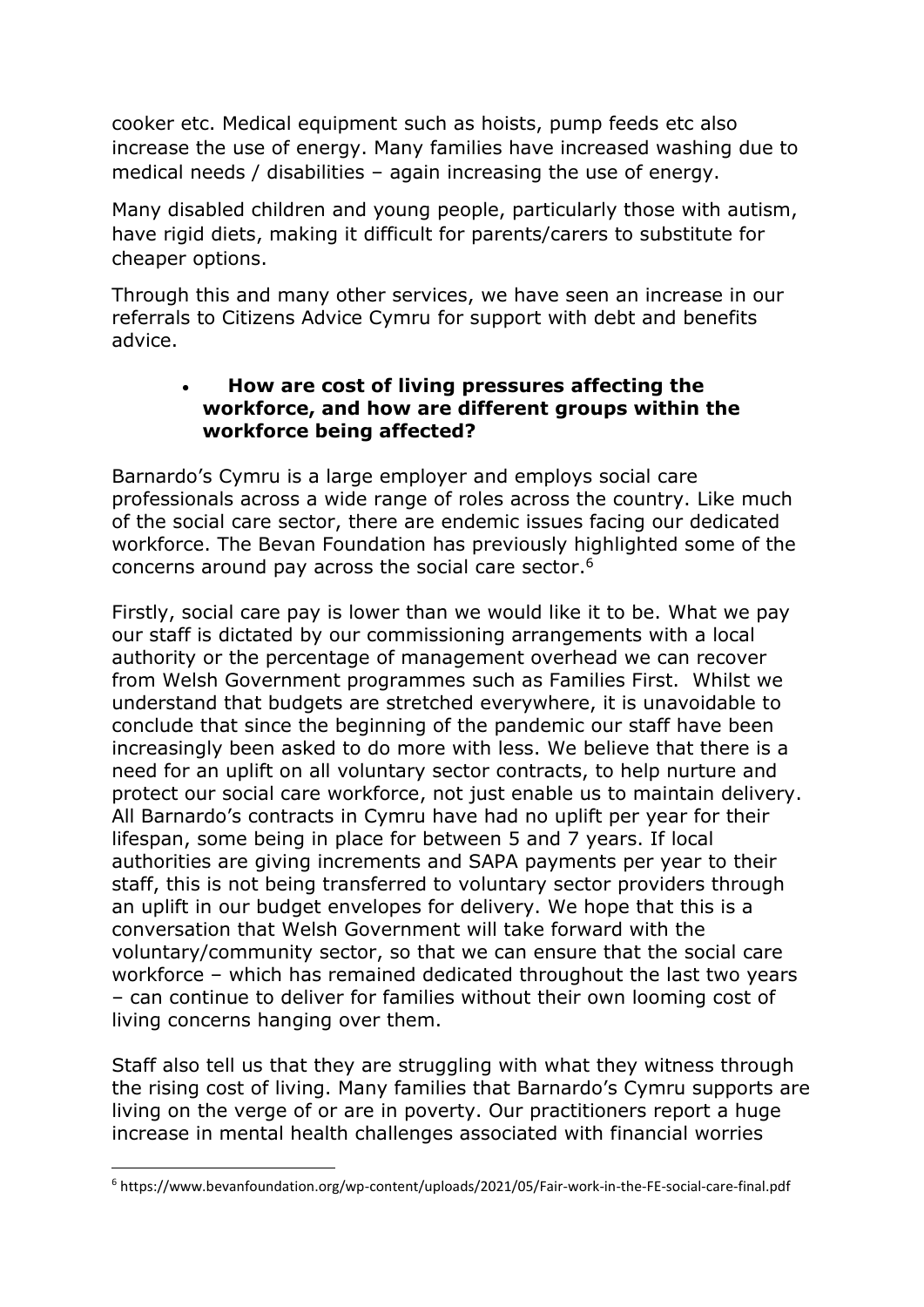among service users – both adults who are trying to manage their budgets, and children who are aware that their parents/carers are stressed. This is having a significant impact on the wellbeing of staff as well as on the families that we support. Our team managers are now regularly checking in on, and providing support to, staff over the weekend because of the pressure they are facing during the week. The cost of living crisis is making this pressure more severe.

As an employer, Barnardo's provides a significant amount of mental health and wellbeing support to staff through our Employee Assistance Programme that provides therapeutic support on a range of mental health needs, as well as helping to manage challenges moving forwards through a Staff Wellness Action Plan. This same programme provides financial advice to our staff member and their immediate family.

# • **How are rural communities being affected by the costof-living crunch, and to what extent are the pressures they face different to urban areas?**

Some of our staff that are based at various sites across a large local authority area have raised concerns that with the rising cost of petrol, they are beginning to struggle to afford to drive across the local authority and meet their obligations by doing so.

In North Wales, Barnardo's Cymru runs – amongst others – Caban Bach, a children's day nursery and family support outreach service and Golau<sup>7</sup>, a children and young people's mental health support service based on Anglesey.

Golau practitioners told us that they now face issues around inviting children and young people into their children's centre for support, because the cost of travelling for parents/carers is so high, and the distance is generally a long one in rural areas, with limited public transport. This has an impact on the support that can be offered and the ability of parents/carers to help a young person access this support.

Caban Bach Family Support Service raised a number of issues related to the cost of living in rural areas. Living in a rural area, many families tell support workers that they have to weigh up their ability to shop at cheaper supermarkets against the high travel costs associated with this. They do not have access to a range of supermarkets that would make budgeting more accessible. For many families, despite numerous attempts to budget, ensuring that they are claiming everything they are entitled to and exploring all other funding opportunities, they still face no choice but to resort to a food bank every month.

<sup>7</sup> https://www.barnardos.org.uk/what-we-do/services/golau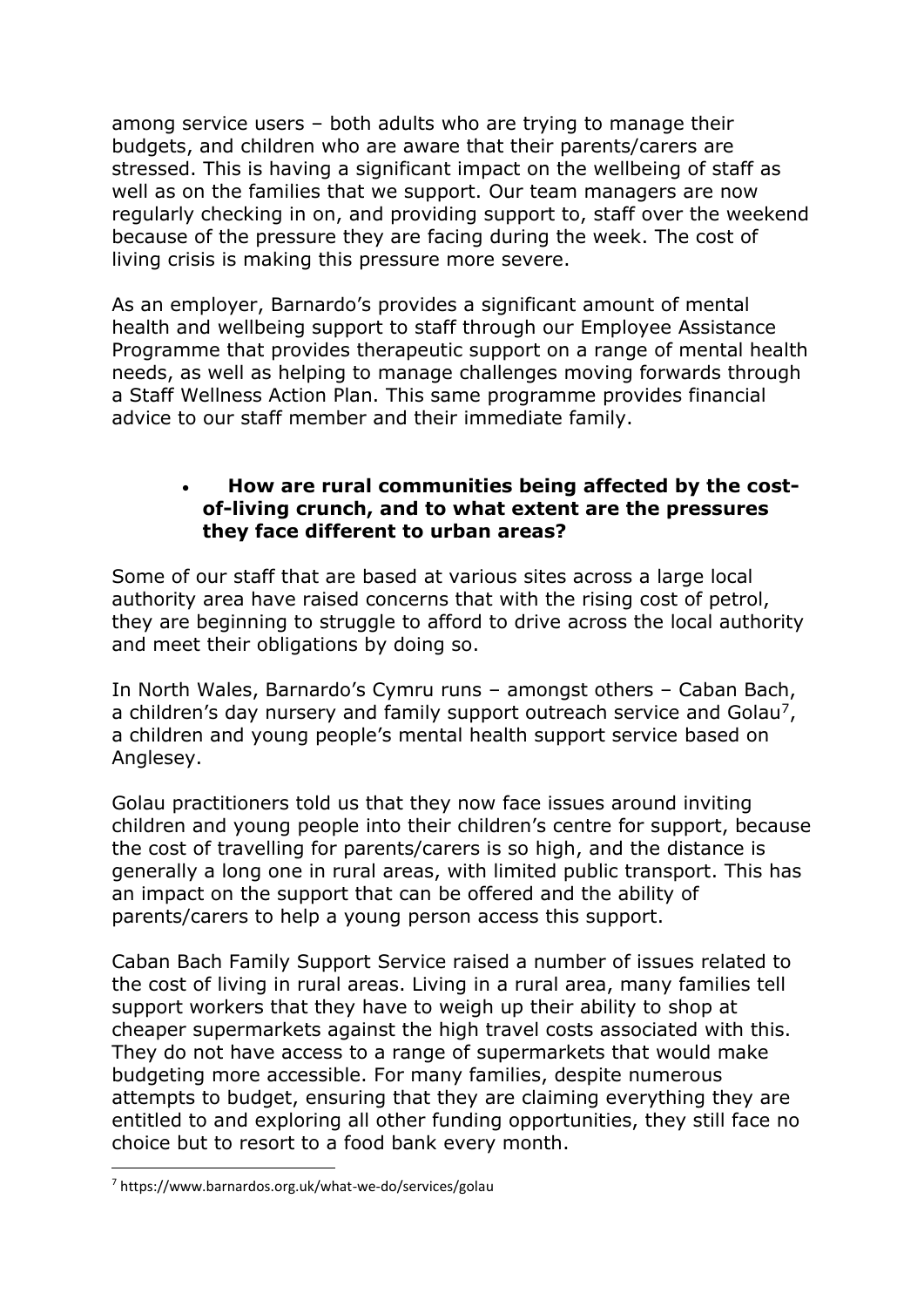In Blaenau Ffestiniog, Barnardo's support workers have witnessed an increase in unacceptable living conditions in private rented accommodation. In several parts of Wales, Barnardo's Cymru staff have approached landlords in order to deal with damp, mould and other issues and have found that the landlords' response is to issue an eviction notice. This is an issue that is on the rise currently, after a prolonged period during the pandemic when such evictions were not possible.

# • **How effective are the support measures that the Welsh and UK governments have put in place, and what further support might be needed over the coming months?**

#### *AdviceLink Cymru*

We are pleased to be in a partnership with Citizens Advice Cymru through AdviceLink Cymru and feel that this is an example of a Welsh Government support measure that is cutting down siloes and providing effective support to families facing financial pressures. It should be noted that our referrals to support have risen sharply in recent months.

#### *Income maximisation and benefits take-up*

Barnardo's Cymru staff make referrals to outside agencies for support and face extremely long delays before a family can be assisted – this includes in accessing benefits.

We have been pleased to work with Welsh Government on income maximisation work across Wales, but would encourage that the pace of this work should be increased so that more people can be brought under the umbrella of support. Every day, Barnardo's Cymru staff are aware that we support families who are not claiming the full extent of support and benefits that they are entitled to, despite efforts by many organisations (including Barnardo's) to raise awareness and remedy this.

Barnardo's Cymru welcomed the Winter Fuel Support Scheme from Welsh Government. However, there are concerns around the roll out of this and how effectively the scheme is reaching the people that it needs to. The scheme relies on local authorities to reach out to eligible individuals, but many are not reached via local authorities and need to contact local authorities directly to apply. We are concerned that many people did not know about the scheme early enough on in the application window to take full advantage of it.

We further welcomed the announcement in the Welsh Government 22/23 budget which extended the Winter Fuel Support Scheme into the winter of 22/23, but we would urge Welsh Government to rethink how we ensure this money reaches the people that it needs to in order to make the difference to their finances this winter. The rollout of the scheme for the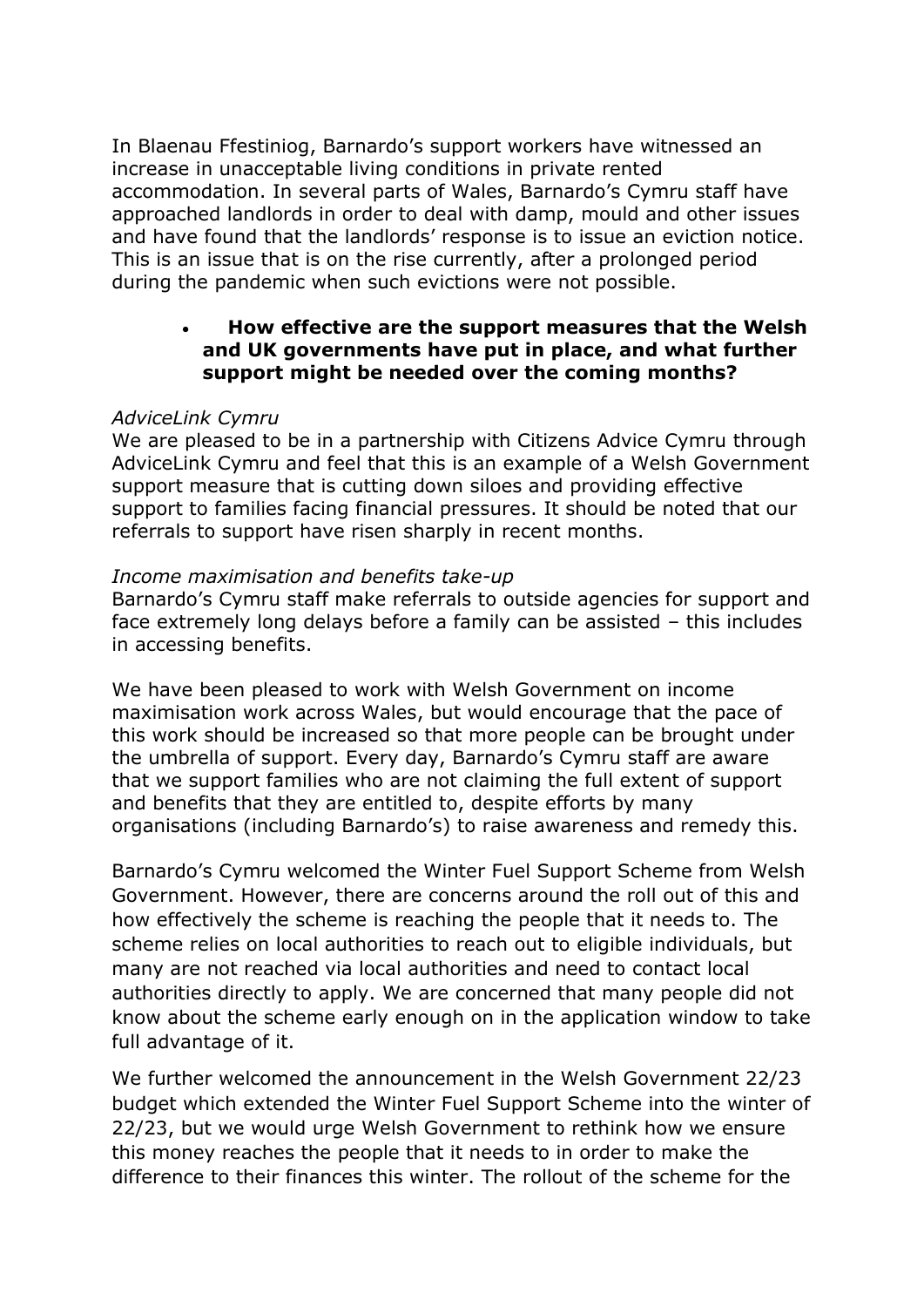Winter should be planned and delivered well in advance, with significant thought given to how we can reach out to those individuals who are furthest from us. Staff in various children's services across Barnardo's Cymru reported that awareness of this scheme was very low, and that people did not realise they would be eligible, particularly if they were in work. Barnardo's Cymru would be happy to engage with Welsh Government to help further promote the scheme this coming winter.

Discretionary Housing Benefit has been accessed by many families supported by Barnardo's Cymru via their local authorities, often at our suggestion, and has been a huge help.

### *The role of the third sector*

During the pandemic, our services were able to make use of emergency Covid funding to help support families. However, this funding has now come to an end and this is making it even more difficult for our services to support people and their families. We welcome the cost of living council tax rebate recently paid by Welsh Government, but we remain deeply concerned about the impact of the coming months, particularly the winter, on families across Wales and would urge Welsh Government to consider what further steps can be taken to ease the pressure on families in the coming autumn and winter when energy prices are likely to go up again<sup>8</sup> and families will further struggle to heat their homes. Welsh Government's figures suggest that the proportion of households living in fuel poverty in Wales could increase from 14% (196,000) to 45%  $(614,000)$  due to the recent increase in prices.<sup>9</sup> Consideration about whether interventions will have to go above and beyond the Winter Fuel Support Scheme should be taken.

Children's services colleagues in Barnardo's have noted that our role as a third sector organisation gives us the opportunity to support families with the cost of living in ways which go beyond purely financial by utilising our networks. For example, our partnership with IKEA has enabled us to provide families with bedding, cot bedding  $etc<sup>10</sup>$ . Deichmann have also provided us with shoes for children.

We welcome Welsh Government's announcement that primary school children will receive free school meals and look forward to seeing this begin to roll out in September. It will make a huge difference to families, although Caban Bach staff raised considerable concerns about the fact

<sup>8</sup> <https://www.ft.com/content/207d744b-07d9-478b-a6d5-b40982c23bc7>

<sup>9</sup> https://gov.wales/fuel-poverty-modelled-estimates-wales-headline-results-october-2021-html#section-95641

<sup>&</sup>lt;sup>10</sup> https://www.ikea.com/gb/en/this-is-ikea/community-engagement/barnardos-partnership-

pub64106da1#:~:text=The%20partnership%20combines%20IKEA's%20expertise,a%20healthy%20start%20in% 20life.